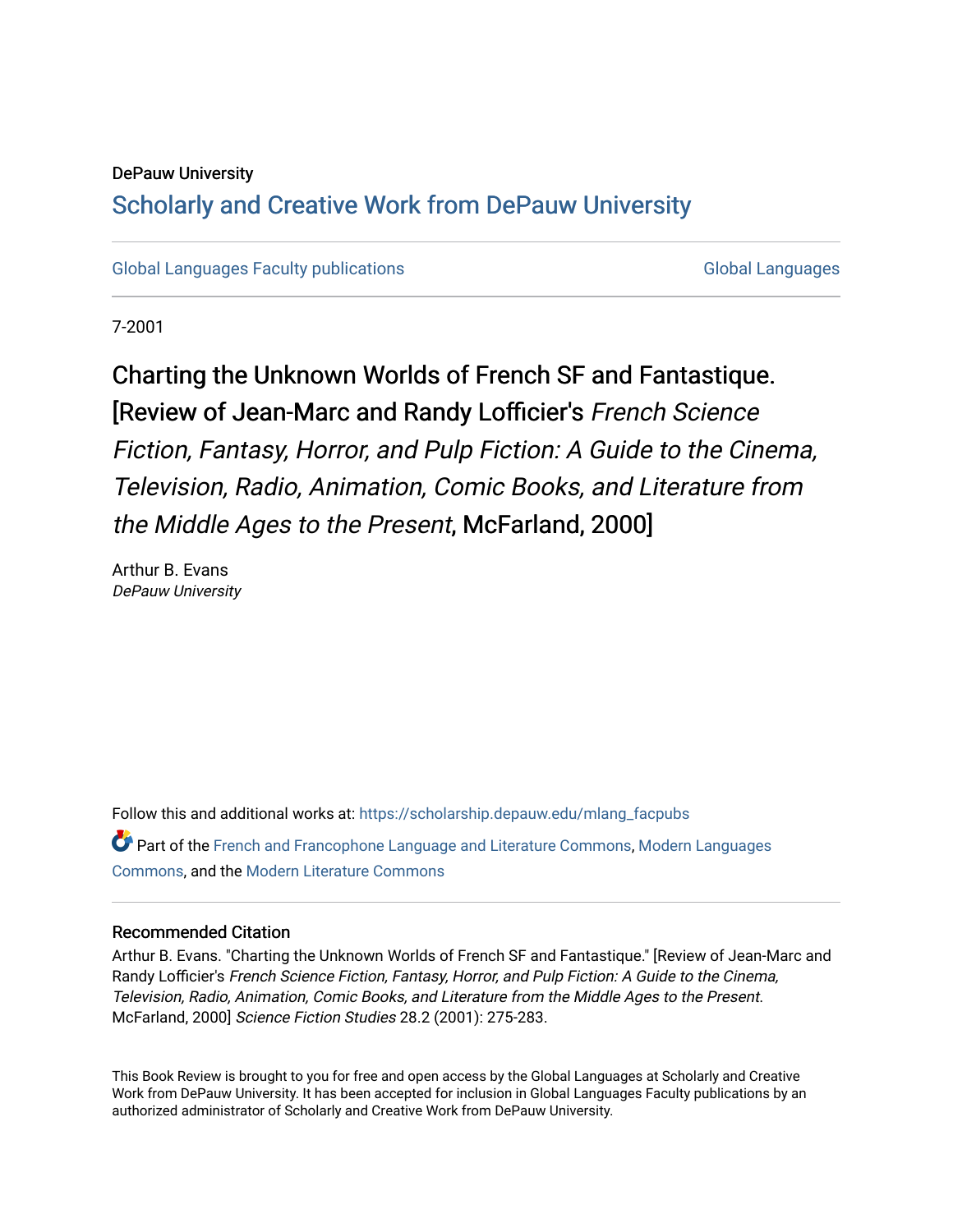# **Science Fiction Studies**

**#84 = Volume 28, Part 2 = July 2001**

# **Arthur B. Evans**

# **Charting the Unknown World of French SF and Fantastique**

**Jean-Marc Lofficier and Randy Lofficier.** *French Science Fiction, Fantasy, Horror and Pulp Fiction: A Guide to Cinema, Television, Radio, Animation, Comic Books and Literature from the Middle Ages to the Present.* **787 pp. + xi, McFarland, 2000. illus. \$95.**

**The publication of this massive "guide" must, by any standard, be viewed as a significant event: it is the first heroic attempt to provide, in English, a comprehensive overview of the history of francophone speculative fiction appearing both in print and in the media from the Middle Ages to the end of the twentieth century.**

**But before discussing the strengths and weakness of this ambitious book, I should first say a few words about definitions. As we all know, different cultures tend to define genres differently, and the specific labels used also tend to evolve over time. For example, in France and in most francophone countries,** *la science-fiction* **is a relatively new term replacing** *le roman d'anticipation***; <sup>1</sup>** *le fantastique* **most often designates horror fiction (or "dark fantasy," as it seems to be sometimes called in anglophone markets lately);** *le merveilleux* **generally refers to fantasy; and the** *le polar* **or** *le roman policier* **is the preferred name given to most varieties of detective fiction. Of course, in each culture, these generic appellations will vary according to many factors: e.g., local institutions and traditions, socio-historical developments, certain influential critics, and classification practices in the publishing and film industry. As a result, the potential for intercultural misunderstandings is often unavoidable.2**

**The reason why this question of terminology seems pertinent is because the title of this impressive compendium—no doubt selected by its American publisher for commercial reasons—does not precisely correlate to its contents. The volume is divided into two "Books" of unequal size. Book 1 (289 pages) focuses on media and includes chapters on "Cinema," "Television," "Radio," "Animation," "Comic Books and Graphic Novels" (no "Graphic Novels" in the title3 ), and ends with a selected bibliography. Each of these chapters contains an "Historical Overview" followed by an alphabetical listing of entries. In contrast, Book 2 (498 pages) focuses on literature:**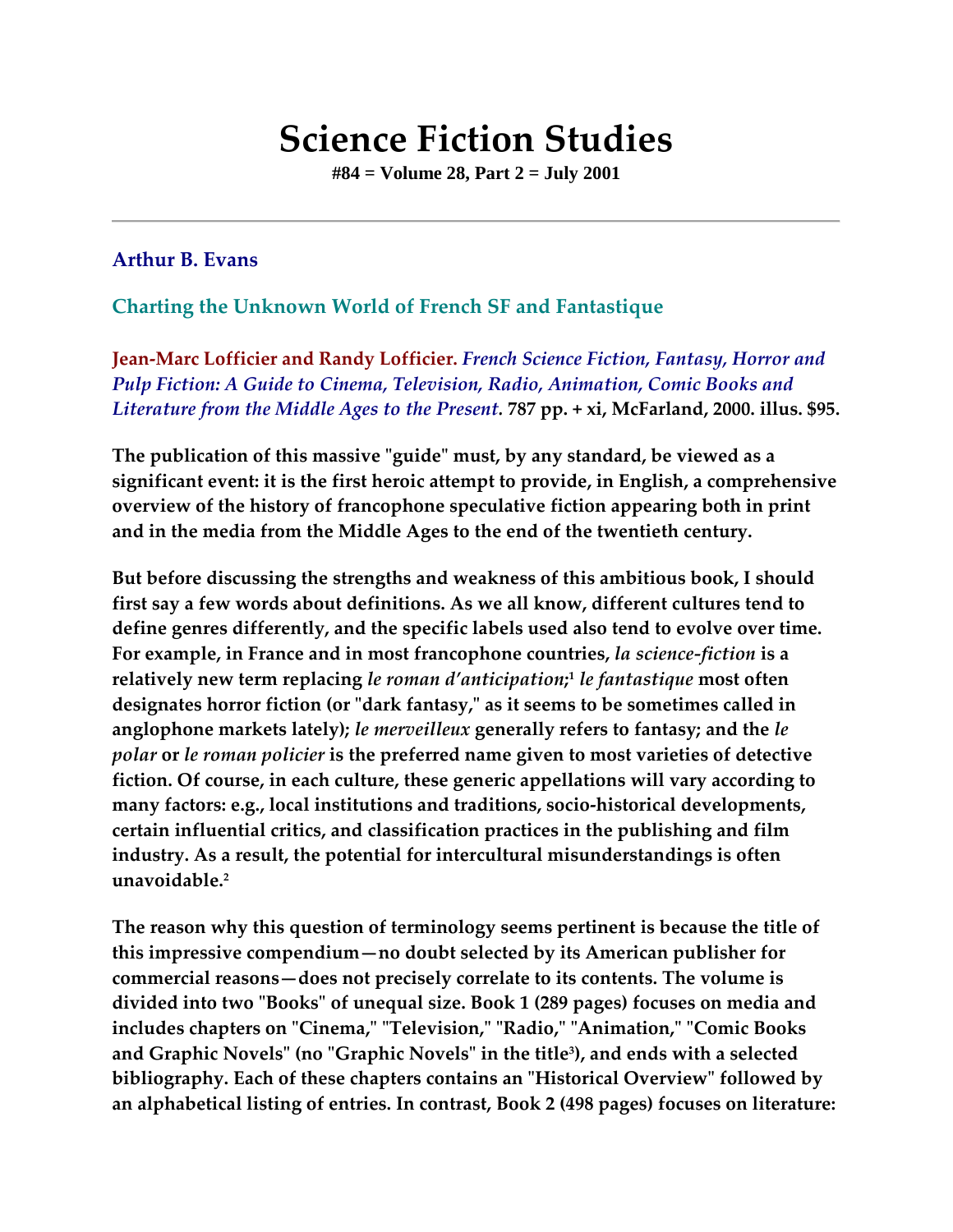**its twelve chapters are organized chronologically: "The Middle Ages," "The Renaissance," "The Enlightenment," "19th Century** *Fantastique***," "19th Century Science Fiction," "The** *Fantastique* **Entre-Deux Guerres (Between the Wars), "Science Fiction Entre-Deux Guerres (Between the Wars)," Modern** *Fantastique* **(After World War II)," "Modern Science Fiction (After 1950)." It concludes with a special chapter on "French-Canadian Science Fiction and** *Fantastique***" as well as with a "Dictionary of Authors" and a listing of "Major Awards." In Book 2, from the nineteenth century onwards, the Lofficiers have chosen to categorize all literature of this type into two distinct genres: science fiction and the** *fantastique***. The** *fantastique* **(though, curiously, not sf) is then broken down into two additional sub-categories: "***Fantastique Littéraire***" and "***Fantastique Populaire***." Nowhere in this book does one find mention of "pulp fiction," and there is no discussion of detective fiction. And the terms "horror" and "fantasy" appear only in one chapter, "Modern** *Fantastique* **(After World War II)," under the sub-category of "***Fantastique Populaire***."**

**To their credit, the authors do offer a brief explanation of what they mean by** *fantastique***:**

**A note about the French word** *fantastique* **which crops up in this book. It carries with it a much larger semantic field than its approximate English equivalent, fantasy. As a label, the** *fantastique* **can encompass fantasy, horror, fairy tales, gothic tales, surrealism, and anything in between. Ultimately, we found it preferable to subscribe to French writer Pierre Gripari's straightforward definition: "The** *fantastique* **is everything that is not rational." (9)**

**But, for the average Anglo-American sf scholar who consults this book, the different organizing principles used in Book 1 and Book 2 (the former a kind of encyclopedia; the latter a detailed historical survey) and the unexpected and somewhat unorthodox use of** *fantastique* **as a catchall term for "fantasy, horror, fairy tales, gothic tales, surrealism, and anything in between" may initially seem quite perplexing.**

**But these are mere "surface" estrangements, easily rationalized. Perhaps more difficult for most readers to come to grips with will be the jarring schism between the richness and scope of the volume's contents and the poverty of its scholarly apparatus.**

**To date, the reviews of this book have been invariably mixed. Neil Barron, while appreciating its effort "to offset the parochialism that has long weakened monolingual scholarship," castigates its "severe organizational problems" and its general lack of selectivity (17-18). Gary Wolfe, although praising it as being "worthy**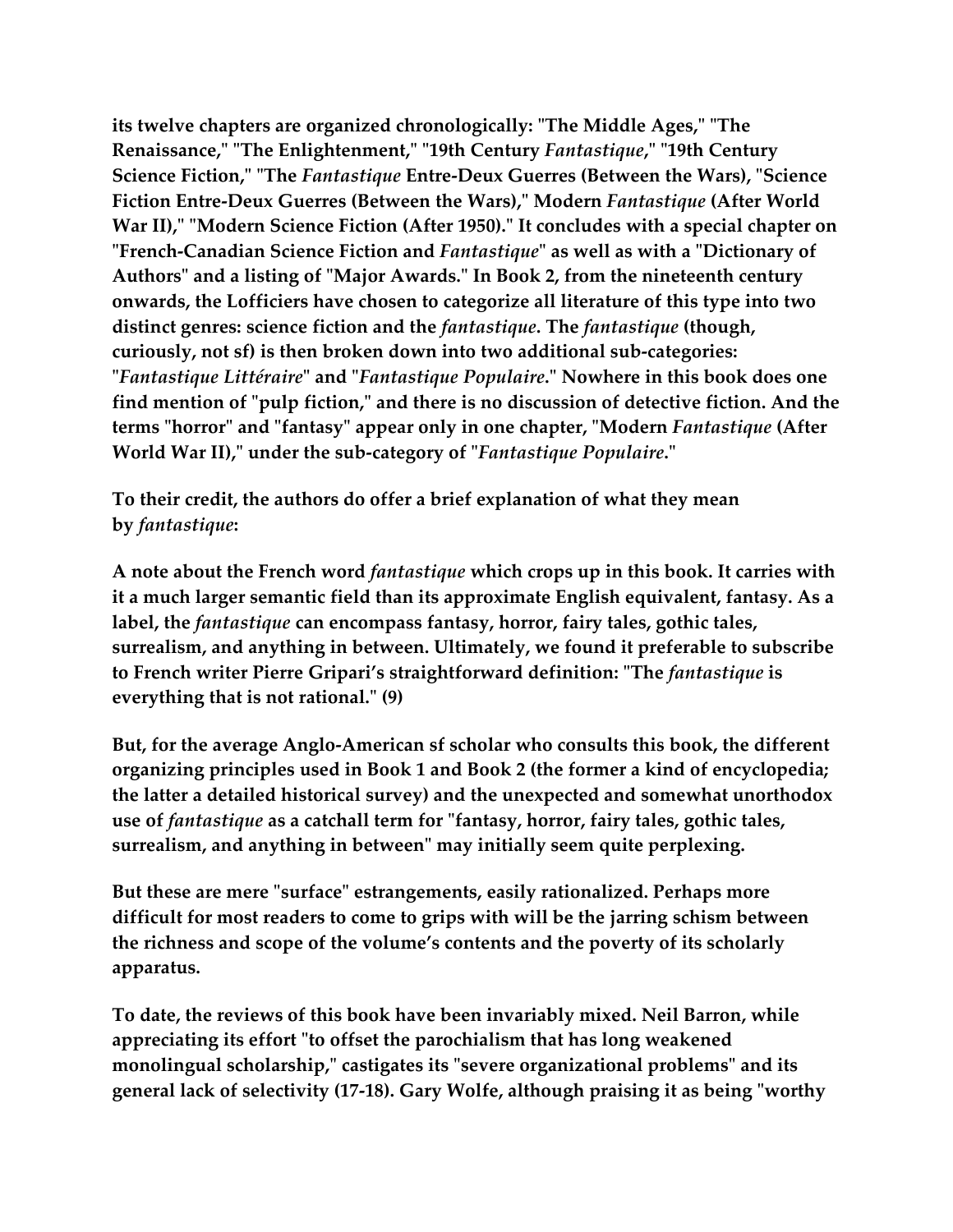**of its lofty goals" and "solidly researched, informative, and clearly written," also points out that it has a "sometimes confusing pattern of organization" (47). Brian Stableford characterizes the book as "a truly epic enterprise" and an "awesome achievement" but then goes on to say that its "irritating deficiencies" make it fall "seriously short of what needed to be done" (110). And finally, Mike Ashley calls it "fascinating" and "remarkable and laudable" but also cautions that its "multi-segment approach and idiosyncratic index" is "difficult to use" and is "not as helpful as it could be" (57-58).**

**The congratulate-and-condemn tone of these reviews is noteworthy. While applauding the "monumental" scope of this hefty volume and hailing it as an important and long-needed bridge to our appreciation of French-language sf, they denounce its organizational and documentational structure as illogical, incomplete, and wholly insufficient. In this, I must regrettably concur. The short "Index" is far from comprehensive: in fact, rather inexplicably, the only entries listed seem to be those appearing within the first third of the volume (i.e., Book 1). The lengthy "Dictionary of Authors" (280 pages) is also problematic: it lists only the titles published by each author—somewhat like the French bibliographical catalogue** *Le Rayon SF* **(reviewed in** *SFS* **#33***,* **11:2 [July 1984]: 217-18); it does not provide accurate page references to the historical discussions of these authors appearing throughout Book 2; and the English translations included are partial at best.**

**Of course, most of these criticisms (and frustrations) derive from attempting to access the content of Book 2 as if it were an encyclopedia. It is not. It is first and foremost a** *historical survey* **describing 900 years of evolution in French speculative fiction. It is meant to be** *read***, not randomly consulted like Versins's mammoth but still untranslated** *Encyclopédie de l'utopie, des voyages extraordinaires, et de la sciencefiction* **(1972). Further, the volume's inherent weaknesses—similar to the inconsistencies between its title and its contents, as discussed above—are, at least in part, the fault of the McFarland copy-editors who helped to prepare this volume for publication. If they had been a bit more conscientious, not only could its faulty documentational structure have been improved but also a variety of other errors and infelicities would not have been allowed to creep into this book: e.g., the unforgivable typo of "Barb***a***t" in the title of the interview with Pierre Barbet (295), the redundancy of material in the two "Preambles" for Book I and Book II, the lack of consistency in chapter headings and sub-headings such as "(After World War II)" versus "(After 1950)," "Women Writers" versus "Female Writers," "Other Lands" versus "Other Lands and Mad Science," etc., or the inappropriateness of Stephen R. Bissette's essay—an enthusiastic panegyric to the** *fantastique* **in French cinema and comics—as the Foreword to the entire volume, two-thirds of which is devoted to**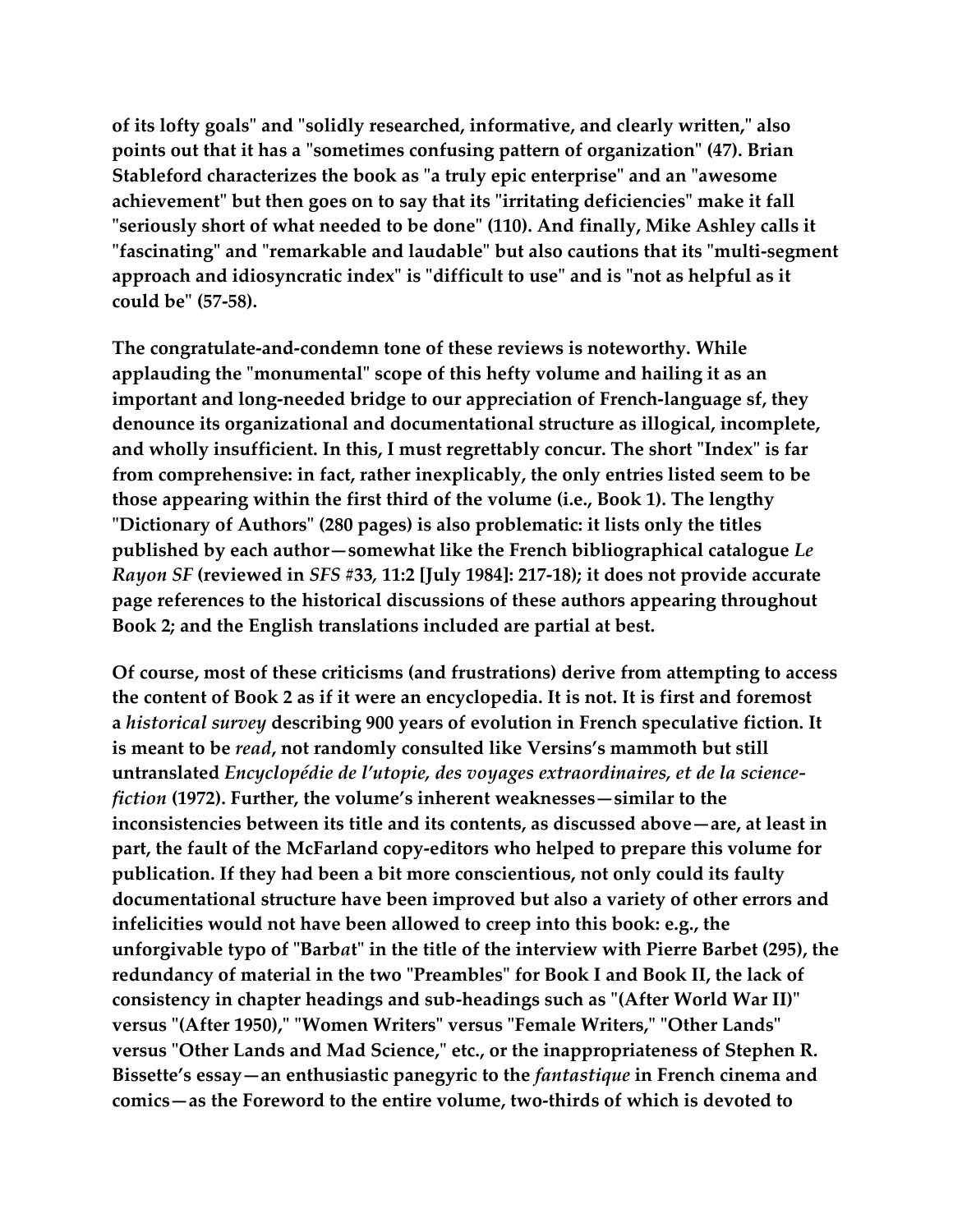# **literature.**

**Viewed in the larger context, however, such reproaches—although they are undeniably valid—strike me as rather petty when contemplating the incredibly huge amount of valuable information contained within this book, information which has heretofore been totally unavailable to English-language readers and, in truth, often extremely difficult to find in French. To my knowledge, the only comparable reference works published in French—targeting both francophone sf and** *fantastique***—are the Versins** *Encyclopédie* **and Roger Bozzetto's** *L'Obscur objet d'un savoir***(1992, reviewed in** *SFS* **19.3 [Nov. 1992]: 430). But Versins does not offer an in-depth historical analysis of how these genres metamorphosed over time, and Bozzetto tends to focus as much on anglophone authors as French ones. As for prior studies of francophone sf alone, Jacques Sadoul's***Histoire de la science-fiction moderne: domaine français* **(Albin Michel, 1973) and Jacques van Herp's** *Panorama de la science-fiction* **(Marabout, 1975) are now both terribly dated; Jean-Marc Gouanvic's** *La science-fiction française au XXe siècle* **(Rodopi, 1994), though excellent on some early twentieth-century French sf authors, stops its coverage at 1968; and Anita Torres's** *La science-fiction française: auteurs et amateurs d'un genre littéraire* **(Harmattan, 1997) is a sociological study of the genre in France rather than a literary one. Moreover, unlike the volume under consideration, none of these Frenchlanguage critical works offers an important overview of sf/***fantastique* **in the media or in the popular French***bandes dessinées***.**

**Book 1 of** *French Science Fiction, Fantasy, Horror and Pulp Fiction* **begins with a few brief excerpts from a 1984 interview with director Luc Besson (***Le Dernier Combat***,** *The Fifth Element***, among others) about making sf films in France and America. Its survey of French sf in the media is then structured into the following chapters:**

**I - Cinema**

- **1. Historical Overview**
- **2. Feature Films**
- **3. Selected Short Features**
- **II - Television**
- **1. Historical Overview**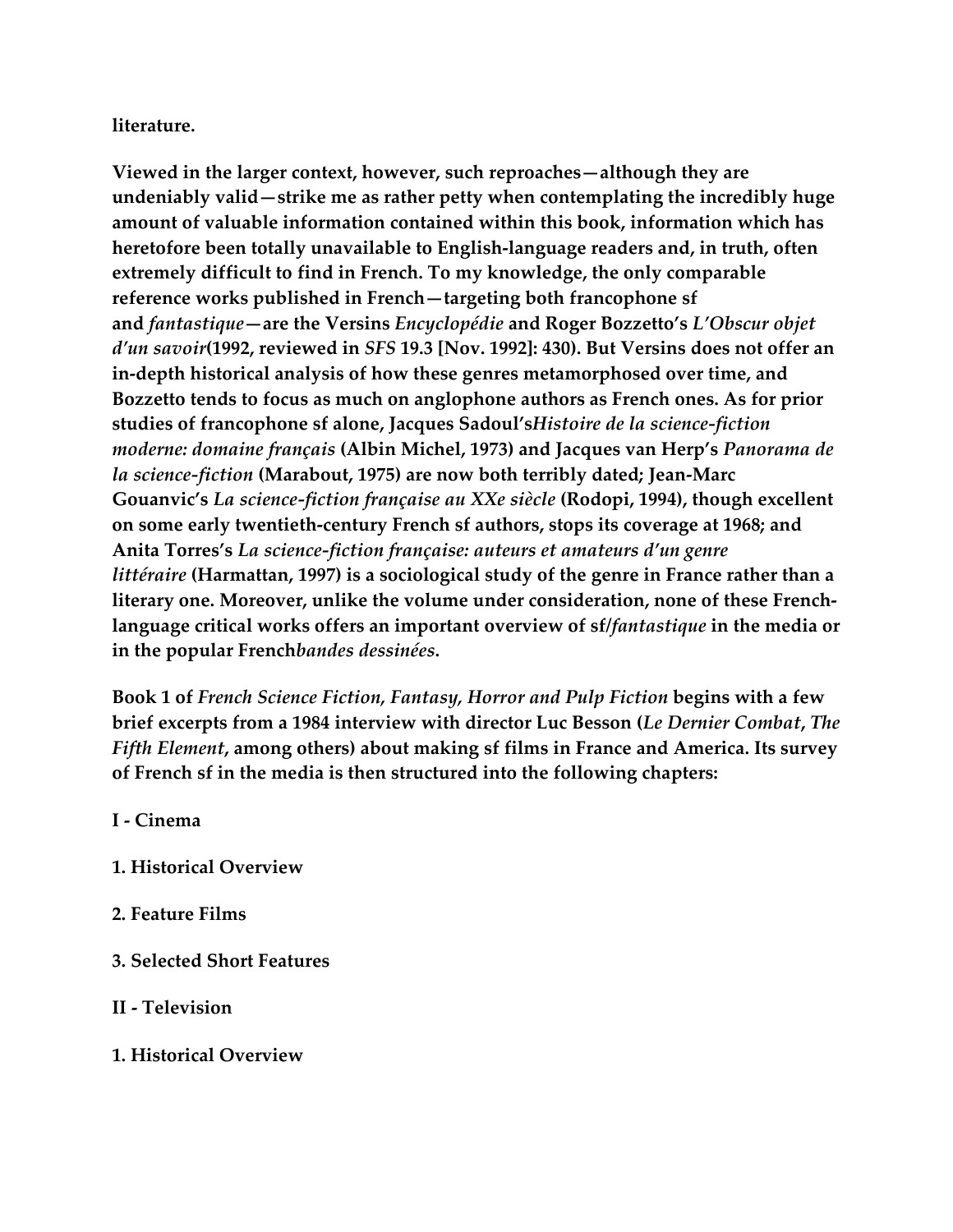**2. Series**

- **3. Telefilms**
- **4. Nonfiction**
- **III - Radio**
- **1. Historical Overview**
- **2. Series**
- **3. Plays**
- **4. Nonfiction**
- **IV - Animation**
- **1. Historical Overview**
- **2. Feature Films**
- **3. Television**
- **4. Selected Short Features**
- **5. Interview with René Laloux**
- **V - Comic Books and Graphic Novels**
- **1. Historical Overview**
- **2. Graphic Novels**
- **3. Selected Magazines**
- **4. Interview with Moebius**
- **VI - Selected Bibliographies**
- **1. Filmmakers**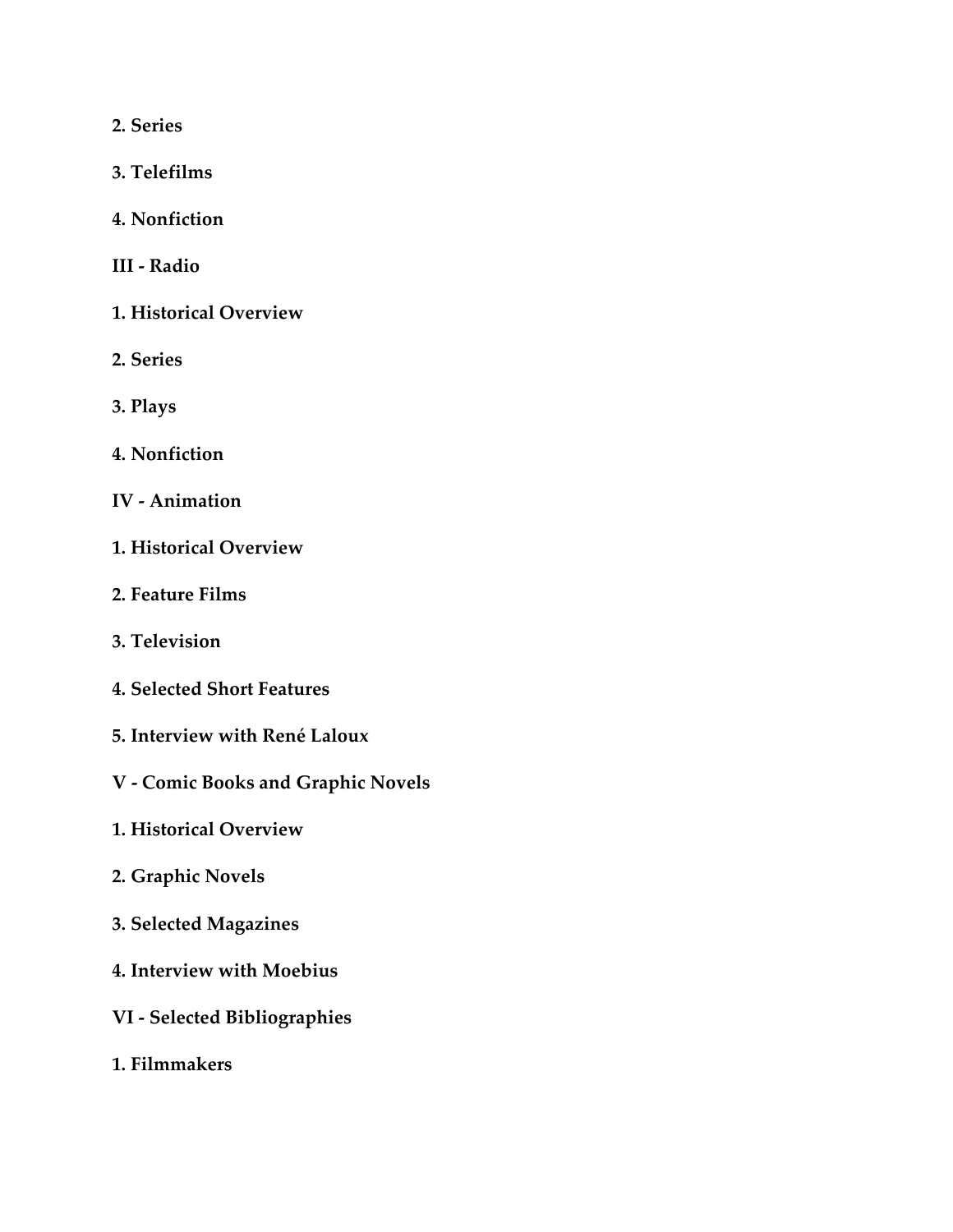## **2. Comic Book Writers and Artists**

**The "Historical Overview" of each section, although quite short (from a few paragraphs [Radio] to three pages [Cinema]), nevertheless does provide an interesting and insightful context for understanding the development of these genres in France. For example, in the wake of a number of early pioneers of experimental and avant-garde film such as Georges Méliès, Abel Gance, and Jean Cocteau, the comparative absence—until quite recently—of sf and fantasy in French cinema is explained as follows:**

**Unfortunately, after this auspicious beginning, fantasy and science fiction became marginalized in French cinema until the late 1970s, when the imports of big budget American productions such as** *Star Wars* **and** *Close Encounters of the Third Kind***made them "respectable" in the eyes of producers. Also, the dominance of French realism in French cinema, as in French literature, if not totally excluding the** *fantastique***, as long as it remained within tasteful boundaries and juvenile forms, practically ruled out any serious science fiction films.**

**In this review of French genre cinema, we will, therefore, find no series of films comparable to the Universal monster movies of the 1930s, or the giant monster movies of the 1950s, or the Hammer horror films of the 1960s. No recurring commercial "conventions," no classic monsters, no school of B movies. It is worth noting that a large number of these types of foreign-made films were either not distributed in France, or distributed in cheap, exploitation houses and could not, therefore, lift the genre from its commercial ghetto.**

**French filmmakers who did make incursions, no matter how timid, into the** *fantastique* **were consequently motivated more by literary pretensions than by the mere desire to terrify their audiences. Overwhelmingly, the themes of early genre films revolved around the three "D"s: Death, Dream, and the Devil, or traditional folk legends. (13)**

**The content of the individual entries themselves, presented in alphabetical order, is extremely concise and fact-driven. For instance, in each of the nearly five hundred "Cinema—Feature Films" listings, only the credits, the cast, and a brief plot description are provided. Occasionally, as in the entry for** *La Guerre du Feu* **(***Quest for Fire***) below, a supplemental note is also added:**

*La Guerre du Feu [The War for Fire***, trans. as** *Quest for Fire]*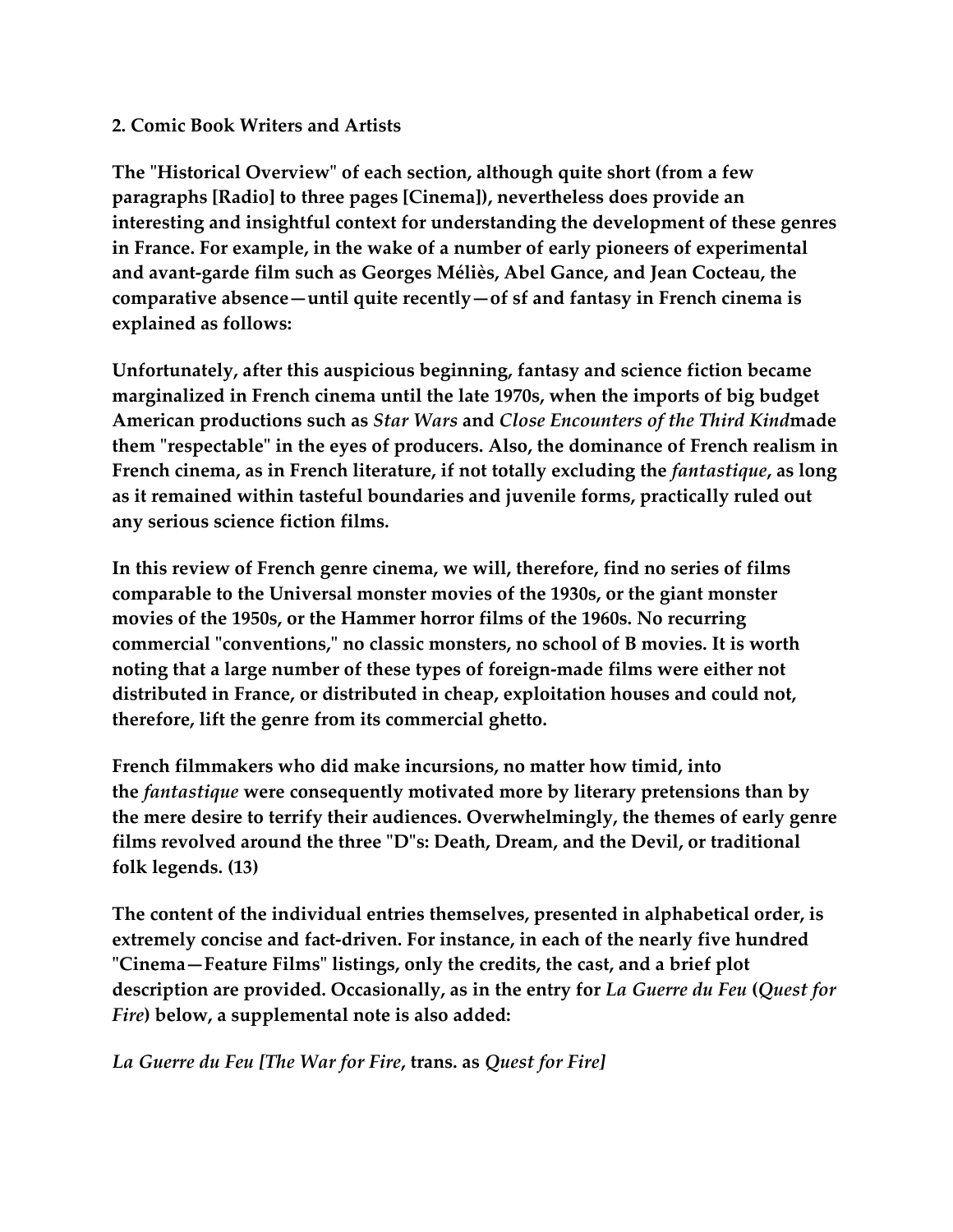**(Col., 96 min., 1981)**

**DIR: Jean-Jacques Annaud; WRI: Gérard Brach, based on the novel by J.-H. Rosny Aîné.**

**CAST: Everett McGill, Rae Dawn Chong, Ron Perlman, Gari Schwartz, Brian Gill.**

**STORY: Three cavemen go looking for fire. One of them finds love and eventually learns the secret of making fire.**

**NOTE: J.-H. Rosny Aîné is, with Jules Verne, one of the major science fiction writers of the 19th century (see Book 2). Gérard Brach wrote several films for Roman Polanski, and numerous telefilms such as** *L'Etrange Château du Dr. Lerne* **and** *La Nuit des Fantômes* **for director Jean-Daniel Verhaeghe (see Chapter II).**

**Within each listing, the names and works appearing in bold are discussed in subsequent sections (most often in Book 2), but the specific page references where they can be found are unfortunately lacking.**

**As an encyclopedia of French sf and** *fantastique* **in cinema, television, radio, animation, comic books, and** *bandes dessinées***, Book 1 is informative and very easy to consult. Its double-column published format (used throughout the entire volume) maximizes the amount of per-page information presented, and the many black and white illustrations of film posters, movie stills, comic book covers, directors, writers, and artists enhances its visual appeal.**

**As a scholar of French sf literature, however, it is Book 2 that I found to be the most impressive. Comprising about two-thirds of the volume, this section begins with some excerpts from a 1977 interview with well-known French sf author Pierre Barbet (1925-1995) called "On Writing and Publishing Science Fiction in France and the United States." Now quite dated, most of Barbet's observations are of historical interest only; a more recent interview with a contemporary French sf author—even (especially?) one whose works have not yet penetrated the English-language marketplace—might have been a bit more enlightening. Book 2 ends with an excellent overview of French-Canadian sf and** *fantastique***contributed by Jean-Louis Trudel, a lengthy "Dictionary of Authors" (which, as mentioned above, features only the authors' bibliographies and—in contrast to the "Selected Biographies" at the end of Book 1—includes no biographical information about them) and a description of the major sf awards and their recipients through 1998 in both France and Québec. But the true** *pièce de résistance* **of this entire volume, in terms of originality and its**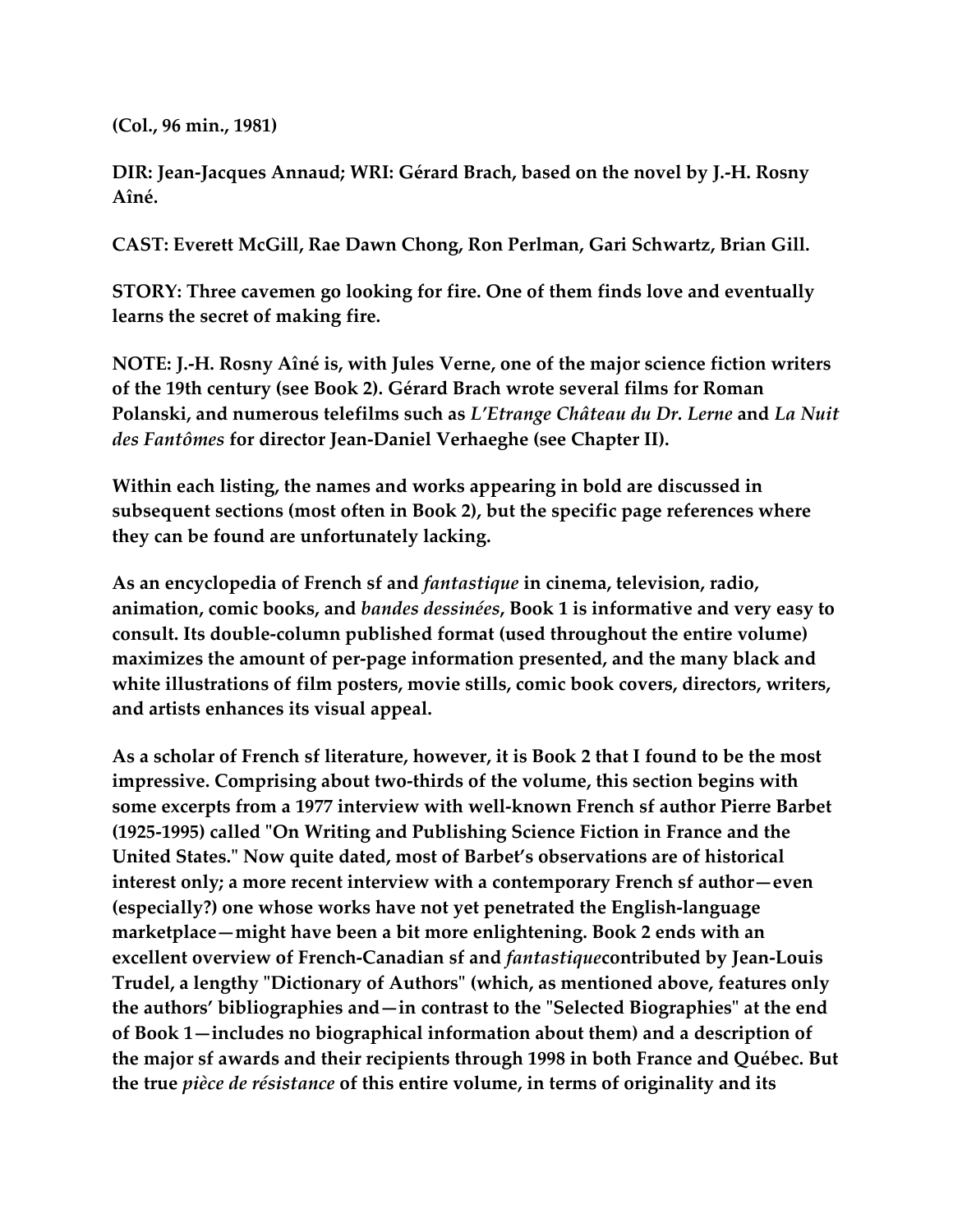**ultimate value to sf scholarship, are the nine chapters in between: i.e., the historical survey of how sf and the** *fantastique* **evolved in France throughout the centuries. The principal chronological divisions of this section are as follows:**

- **I - The Middle Ages (1100-1500)**
- **1. The** *Chansons de Geste* **(***Songs of Deeds***)**
- **2. The** *Fabliaux* **(***Fables***)**
- **3. Poetry**
- **4. Religious Dramas**
- **II - The Renaissance (1500-1650)**
- **1. The Utopias**
- **2. The** *Merveilleux* **(***Marvelous***)**
- **3. The** *Romans Esotériques* **(***Esoteric Novels***)**
- **III - The Enlightenment (1650-1800)**
- **1. The** *Voyages Imaginaires* **(***Imaginary Journeys***)**
- **2. The** *Contes de Fées and Féeries* **(Fairy Tales)**
- **3. The** *Romans Philosophiques* **(***Philosophical Novels***)**
- **IV - 19th Century** *Fantastique* **(1800-1914)**
- **1. The** *Romans Noirs and Romans Frénétiques* **(Gothic Novels)**
- **2. The** *Fantastique Populaire*
- **3. The** *Fantastique Littéraire*
- **V - 19th Century Science Fiction (1800-1914)**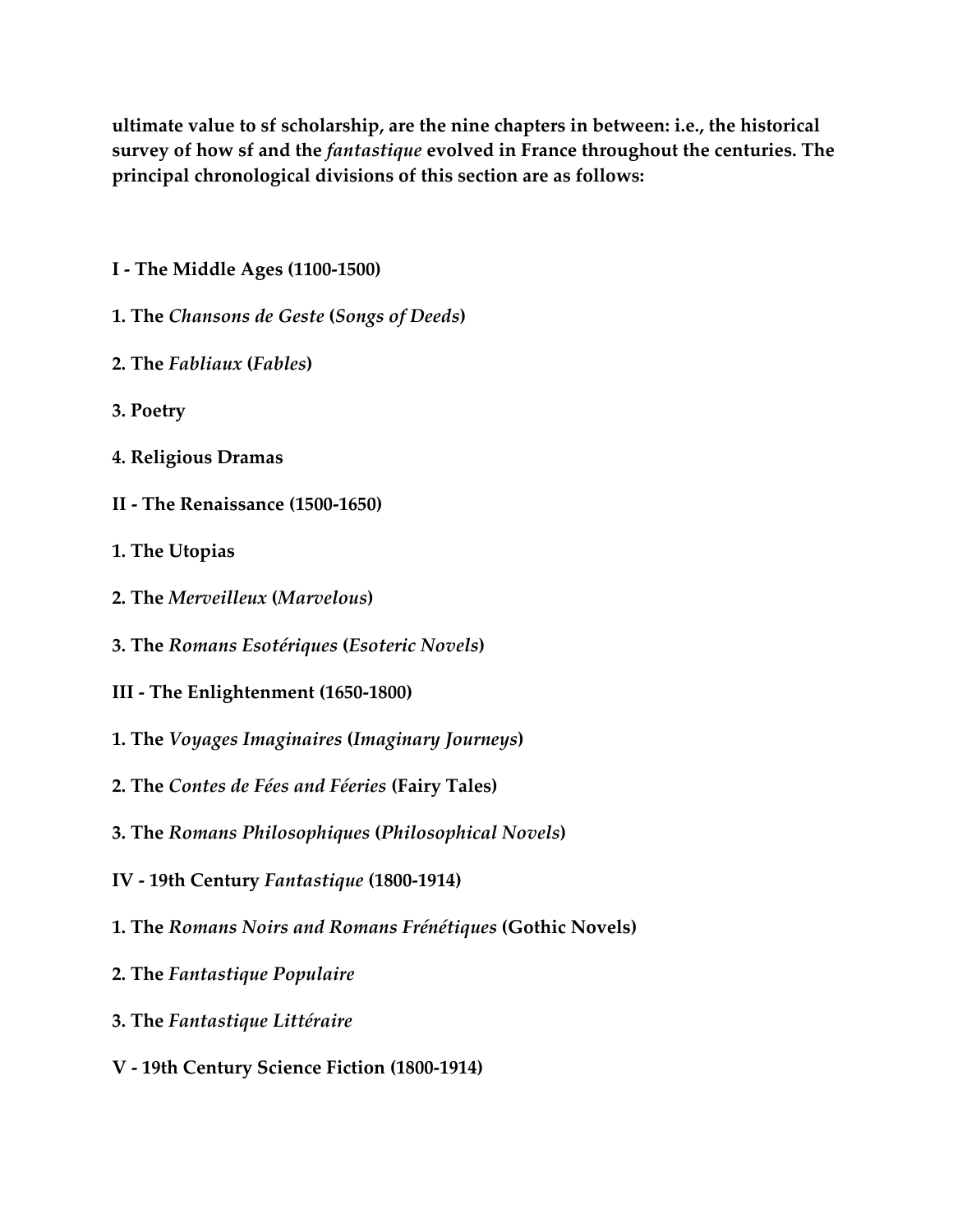- **1. From Imaginary Journeys to** *Voyages Extraordinaires*
- **2. Jules Verne**
- **3. The Golden Age**
- **VI - The** *Fantastique* **Entre-Deux Guerres (Between the Wars) (1918-1945)**
- **1.** *Fantastique Littéraire*
- **2.** *Fantastique Populaire*
- **3. Belgian** *Fantastique*
- **VII - Science Fiction Entre-Deux Guerres (Between the Wars) (1918-1950)**
- **1. The End of the Golden Age**
- **2. A Period of Transition**
- **VIII - Modern** *Fantastique* **(After World War II)**
- **1. The 1950s and 1960s**
- **2. The 1970s**
- **3. The 1980s and 1990s**
- **XI - Modern Science Fiction (After 1950)**
- **1. The 1950s and 1960s (The Silver Age)**
- **2. The 1970s**
- **3. The 1980s**
- **4. The 1990s**

**These major chronological periods are subdivided first into the various non-mimetic literary forms that were popular from the Middle Ages to the Enlightenment, then into the two opposing genres of** *fantastique* **and science fiction during the 19th and 20th centuries, and then into specific decades of more recent** *fantastique* **and sf published since World War II.**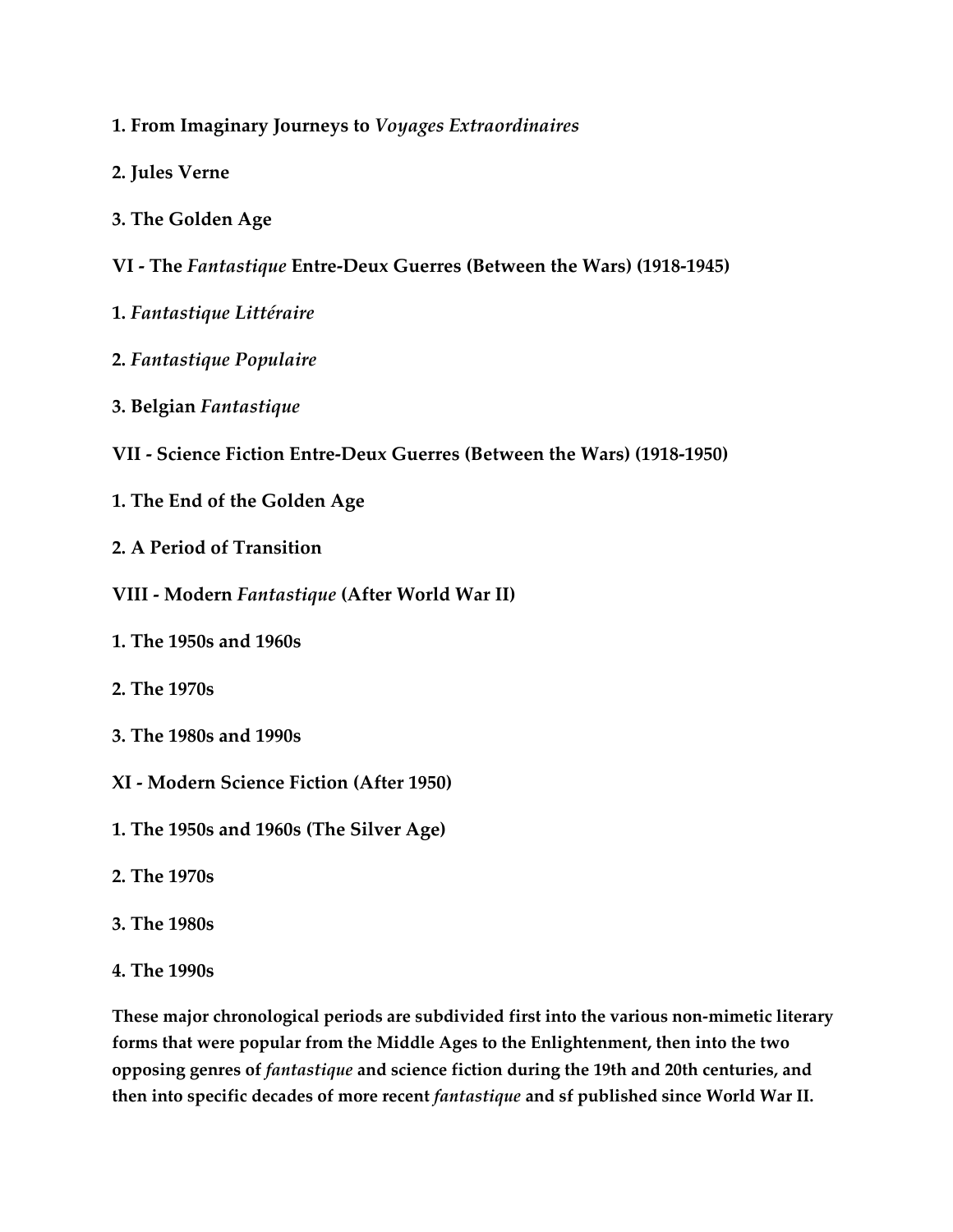**This tripartite structure may strike some readers as odd, but it is nevertheless quite effective as a narrative frame for describing the progressive emergence of sf as a rationally speculative genre from its many "proto-sf" forebears. Like most "inclusive" European sf historians (Versins, Aldiss, Stableford, et al.), the Lofficiers take the view that the genre's ancestry dates from the pre-modern era, and they identify the 19th century as the watershed period when it became recognized (if not yet labeled) as science fiction. Interestingly—and perhaps predictably given the authors' unique focus on France—no mention is made of Shelley's***Frankenstein***; it is Jules Verne alone who is dubbed the true inventor of modern sf.**

**The distinction between the** *fantastique* **... and science fiction became clearly apparent during the 19th century. In spite of all its excesses, the French Revolution succeeded in imposing the values of scientific progress and so-called Cartesian thinking on French society, thus setting the stage for the Industrial Revolution....**

**During the early part of the 19th century, the subset of the** *fantastique* **which has previously been devoted to proto-science fiction, such as utopias and imaginary voyages, evolved into the** *voyages extraordinaires* **and, from 1864 onward, thanks to the incomparable Jules Verne, the first, true works of modern science fiction.**

**From the onset, what distinguished science fiction from the** *fantastique* **was that it was a literature of ideas rather than style, of concepts rather than characters. This dichotomy was a direct result of the conflict present in French society between the past and the future, conservative and radical ideas, literature and science, classicism and progress. The concerns of science fiction—"what if" scenarios, considerations of the impact of technology and scientific anticipation of the future—were, by their very nature, deemed by the guardians of French culture to be inferior to the nobler concerns of true literature. (333)**

**This French account of the early history of sf is especially fascinating in how it reiterates and yet gives a completely different cultural twist to some of the more wellknown and canonical Anglo-American versions of the same story. It was the growing pro-science positivism of the Enlightenment, culminating in the ideological** *tabula rasa* **of the French Revolution, that set the stage for the initial emergence and popularity of science fiction in France. Quickly ghettoized, however, by the French literary establishment (the Académie française, the Catholic educational system, the publishing industry, etc.), it was never allowed to enter the nation's cultural mainstream. Although the parallels here with the later anglophone pulp "ghetto" of the 1920s and 1930s are obvious, there is one significant difference: the sf genre in France—with the possible exception of Jules Verne—remains radically marginalized even today. Rarely exported in translation and rarely taught in schools or**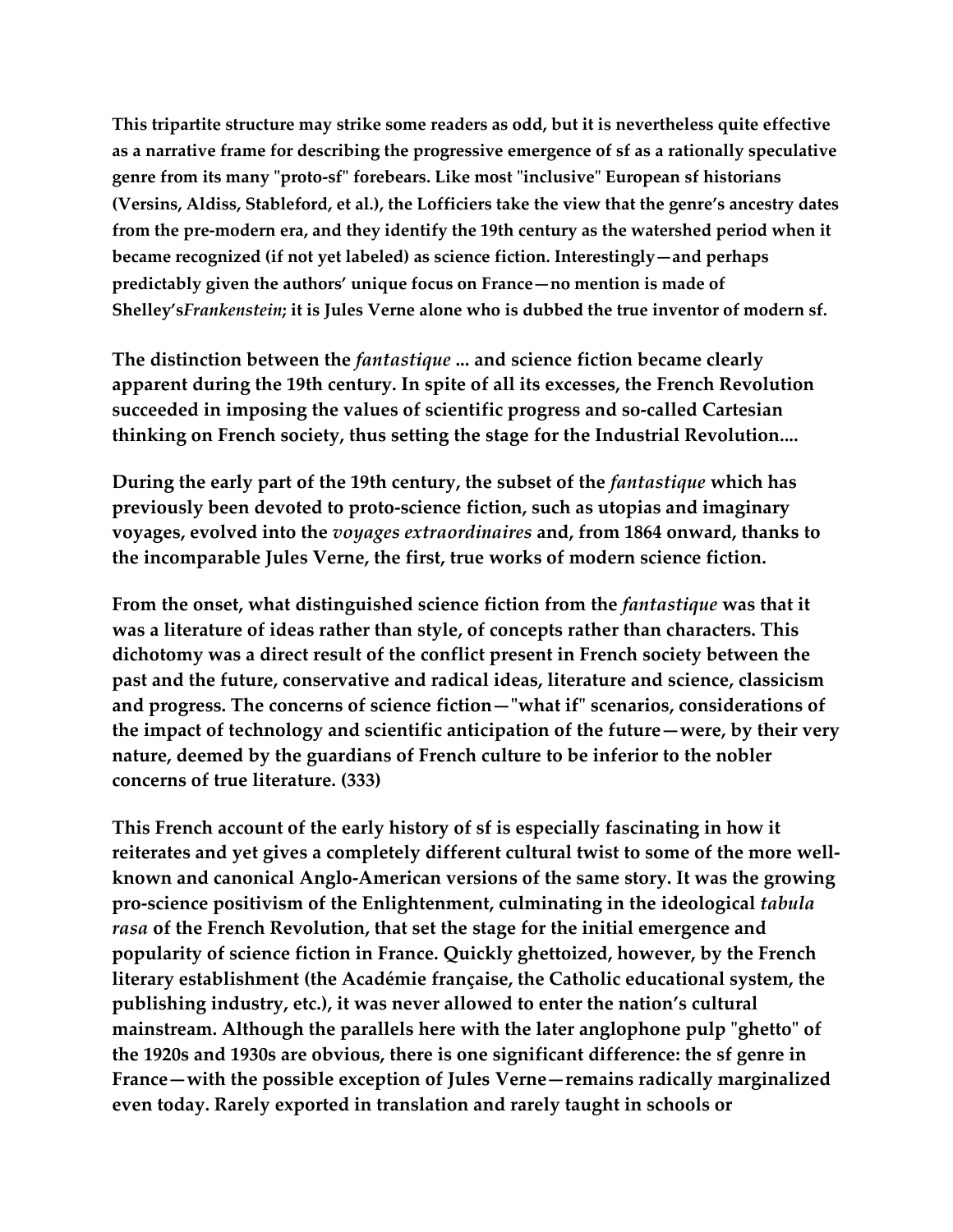**universities, French sf continues to struggle against a "mainstream literary, scientific, and economic environment [that is] generally dismissive, if not hostile" to it (459).**

**One explicit purpose, therefore, of** *French Science Fiction, Fantasy, Horror and Pulp Fiction* **is to publicize and proselytize French sf and** *fantastique***to the Englishspeaking world—and perhaps, as a result of this increased exposure, to facilitate the literary acceptance of these genres in France itself. To accomplish such an ambitious goal, the Lofficiers have surveyed probably the greatest number of authors and works of francophone sf and** *fantastique* **ever assembled into one volume. As the authors say, "Hundreds of writers. Thousands of novels" (459). In contrast to the bibliographical "Dictionary of Authors"— where an unknown but highly prolific hack writer may consume several pages of text—throughout the historical section of this book, the length of the entries is generally proportional to the author's greater or lesser importance to the genre in France (e.g., up to several paragraphs for the former, one brief sentence for the latter). The following entry, for example, is rather typical:**

**Pierre Bordage was, without a doubt, the other major new French science fiction author of the 1990s. In his trilogy of** *Les Guerriers du Silence* **(***The Warriors of Silence***), comprised of three 500-page volumes—***Les Guerriers du Silence* **(***The Warriors of Silence***, 1993),** *Terra Mater* **(1994), and** *La Citadelle Hypénéros* **(1995), published by L'Atalante—Bordage recaptured most of the strengths of Dan Simmons'** *Hyperion***.** *Les Guerriers du Silence* **was a rich and strongly structured space opera, with numerous characters and subplots, telling the story of a Galactic Empire in chaos, threatened by the myterious alien Scaythes of Hypeoneros, tools of a power which wished to uncreate the universe. Against them stood the "Warriors of Silence," a band of reluctant heroes with unique abilities, selected by the forces of Life to save the cosmos. Bordage also wrote the science fantasy series,** *Rohel Le Conquérant* **(***Rohel the Conqueror***; see Chapter VIII). In 1996-97, Bordage wrote** *Wang***, a two-volume series taking place in the year 2211 on a planet divided into two worlds separated by a mysterious "curtain." Wealth and technological comfort existed on the Western side, savagery and poverty reigned on its Eastern side. The hero, Wang, broke the law of Assol the Mongol, an Eastern clan leader, and was condemned to exile in the West. He crossed the Curtain at Most, a town located in Bohemia, unaware of what existed on the other side, for no one had ever before returned from the West.***Wang* **won the 1997 Best Novel Eiffel Tower Grand Prize award. (456)**

**The modus operandi here is quite clear: identify the authors' "place" in French sf history, list their major works, provide a brief description of their plots, and then mention any awards they might have won. Moskowitzian rather than Suvinian in its approach, it is obvious that** *French Science Fiction, Fantasy, Horror and Pulp Fiction* **is**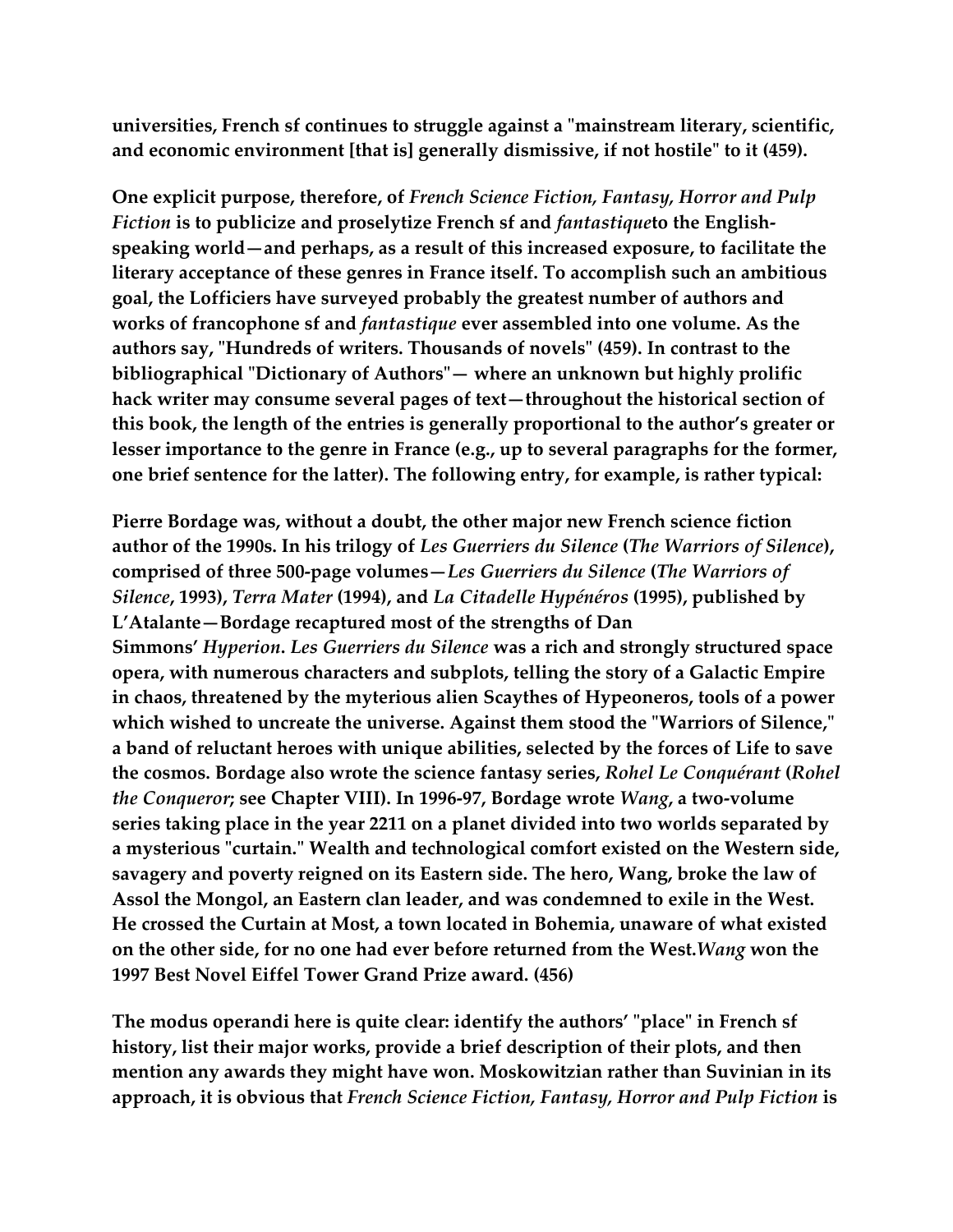**unabashedly fan-based and seeks only to provide a cursory mapping of the territory. As such, it shuns all pretense of scholarly depth, preferring instead the broad brushstrokes of historical breadth. A brief look at its "Bibliography and Sources" tells the tale. In its English-language section, only 12 books are listed:** *Chronicle of the Cinema***,** *The Encyclopedia of Fantasy***,** *The Encyclopedia of Science Fiction***,** *The Film Encyclopedia***,** *The Great French Films***,** *Horror and Science Fiction Films (3 vols.)***,** *Immoral Tales: European Sex and Horror Movies (1956-1984)***,** *Reference Guide to Fantastic Films (3 vols.)***,** *Science Fiction: The Illustrated Encyclopedia***,** *TV Movies & Video Guide (1995)***,** *The World Encyclopedia of Cartoons***, and** *The World Encyclopedia of Comics***—nothing but general reference works. Only two English-language magazines are listed:** *Cinéfantastique* **and** *Starlog***. In its French-language section, a slightly larger number of titles are listed, but a similar bibliographical shallowness is apparent: 50 books (although Versins, van Herp, and Sadoul are included) and 10 magazines. Throughout this entire "Bibliography and Sources," there are no monographs, no articles, no critical anthologies, no scholarly journals, and obviously no serious attempt to survey existing works of French and English scholarship on these French genres. Why? Because, quite simply, the purpose of this volume is** *not* **to provide a concise and systematic overview of the criticism done to date in the field and then to add to it (the implicit assumption of most academic scholars); its purpose is the** *discovery and identification of primary materials* **pertaining to that field. It makes no attempt to analyze them; its wishes only to enumerate them. Similar to eighteenth and early-nineteenth century taxonomists (and, I might add, highly reminiscent of the ideological underpinnings of many of Jules Verne's novels), the first and only task of the explorer/scientist/researcher/encyclopedist is the methodical***accumulation of data***. As such, it is significant that this book identifies itself as a "guide" and that, according to the authors, it should be viewed primarily as a "database of information" (9).**

**In today's progressively more theoretical English-language sf research, such a simplistic approach may appear incredibly "retro" and naive. But wait. Was it really so long ago that the scholarly study of science fiction first began, in similar fashion, to chart out its own critical territory? Was is not just a few short decades ago that pioneers such as Thomas Clareson, Everett Bleiler, and I.F. Clarke were piecing together those first seminal bibliographies of sf and fantastic literature that the first general histories of the genre were being written by sf authors and academics such as J.O. Bailey, H. Bruce Franklin, and Brian Aldiss that Dale Mullen was toying with the idea of founding a scholarly journal devoted to sf studies that sf theorists such as Darko Suvin were "determining and delimiting" the genre? We sometimes forget how close our roots are.**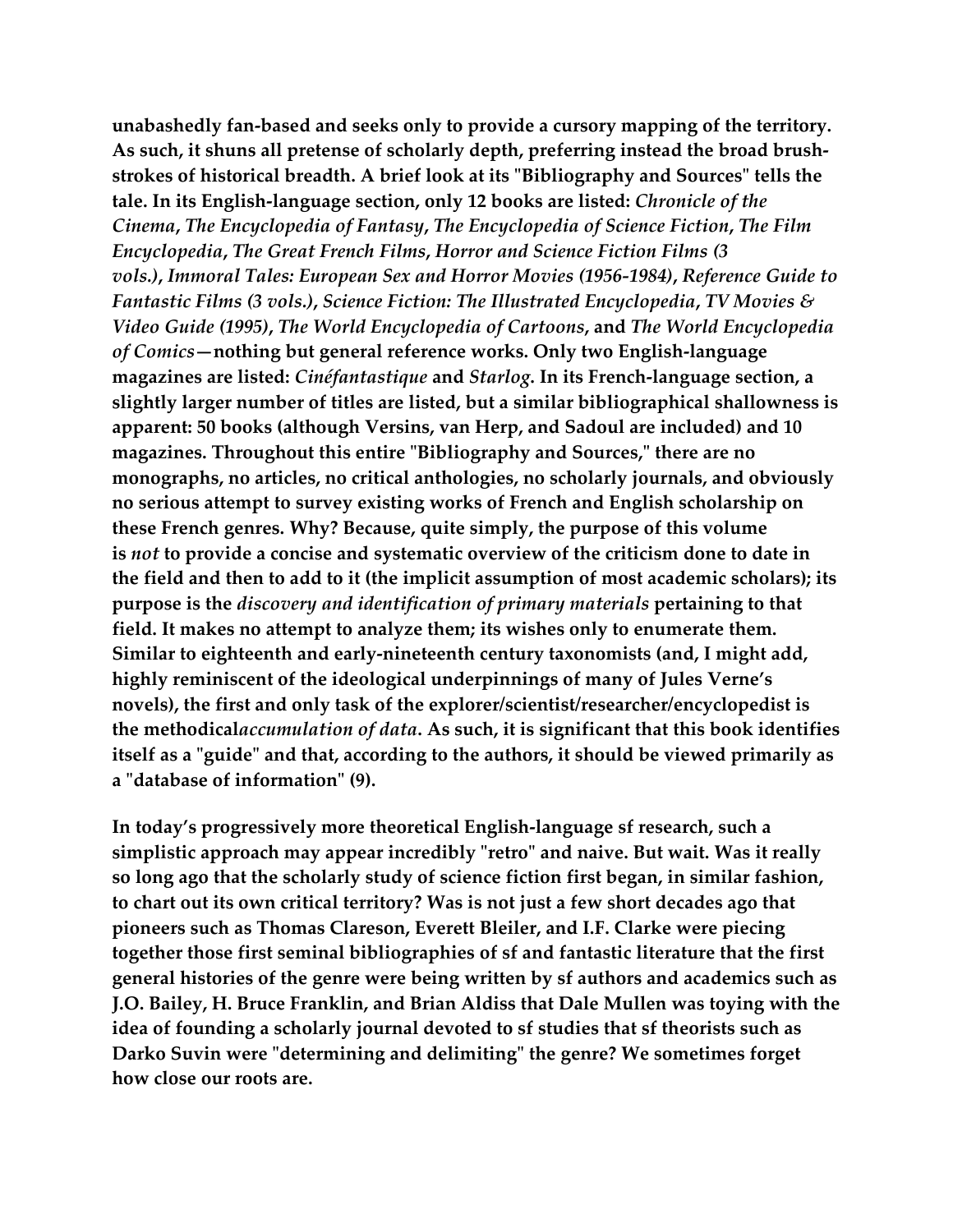**Since the 1960s and 1970s, the academic study of sf in English has grown exponentially—maturing and diversifying into an often bewildering array of heterogeneous critical discourses.4 It is therefore highly ironic that, in terms of our scholarly awareness of the sf traditions in other languages and cultures, we continue to be mired in the Dark Ages. For this reason alone, despite its evident shortcomings, the Lofficiers'** *French Science Fiction, Fantasy, Horror and Pulp Fiction* **should be considered an important milestone in today's sf criticism. Giving us a bird's-eye view of the vast, rich, and yet generally unknown world of French sf and** *fantastique***, it constitutes an unusually bright light at the end of our long ethnocentric tunnel.**

### **NOTES**

**1. The beginnings of this change in France occurred as a result of the post-World War II popularity of translated anglophone sf in the French marketplace. See the review of Jean-Marc Gouanvic's** *Sociologie de la traduction: la science-fiction américaine dans l'espace culturel français des années 1950* **later in this issue.**

**2. For example, last year I asked a friend in France to consider presenting a paper at the International Conference on the Fantastic in the Arts, held each spring in Florida. He immediately replied, "But I study science fiction, not** *le fantastique***!"**

**3. American publishers (and academic critics) have never known quite how to deal with the popular French genre of** *BD***, or** *bandes dessinées***.**

**4. See Hollinger, 232.**

# **WORKS CITED**

**Ashley, Mike. "The Other Side."** *Interzone* **#161 (November 2000): 57-58.**

**Barron, Neil. "French Science Fiction."** *SFRA Review* **#248 (September/October 2000): 17-18.**

**Hollinger, Veronica. "Contemporary Trends in Science Fiction Criticism, 1980-1999."** *SFS* **26.2 (July 1999): 232-62.**

**Stableford, Brian. Rev. of** *French Science Fiction, Fantasy, Horror and Pulp Fiction* **by Jean-Marc and Randy Lofficier.** *Foundation* **#81 (Spring 2001): 108-14.**

**Wolfe, Gary K. Rev. of** *French Science Fiction, Fantasy, Horror and Pulp Fiction* **by Jean-Marc**